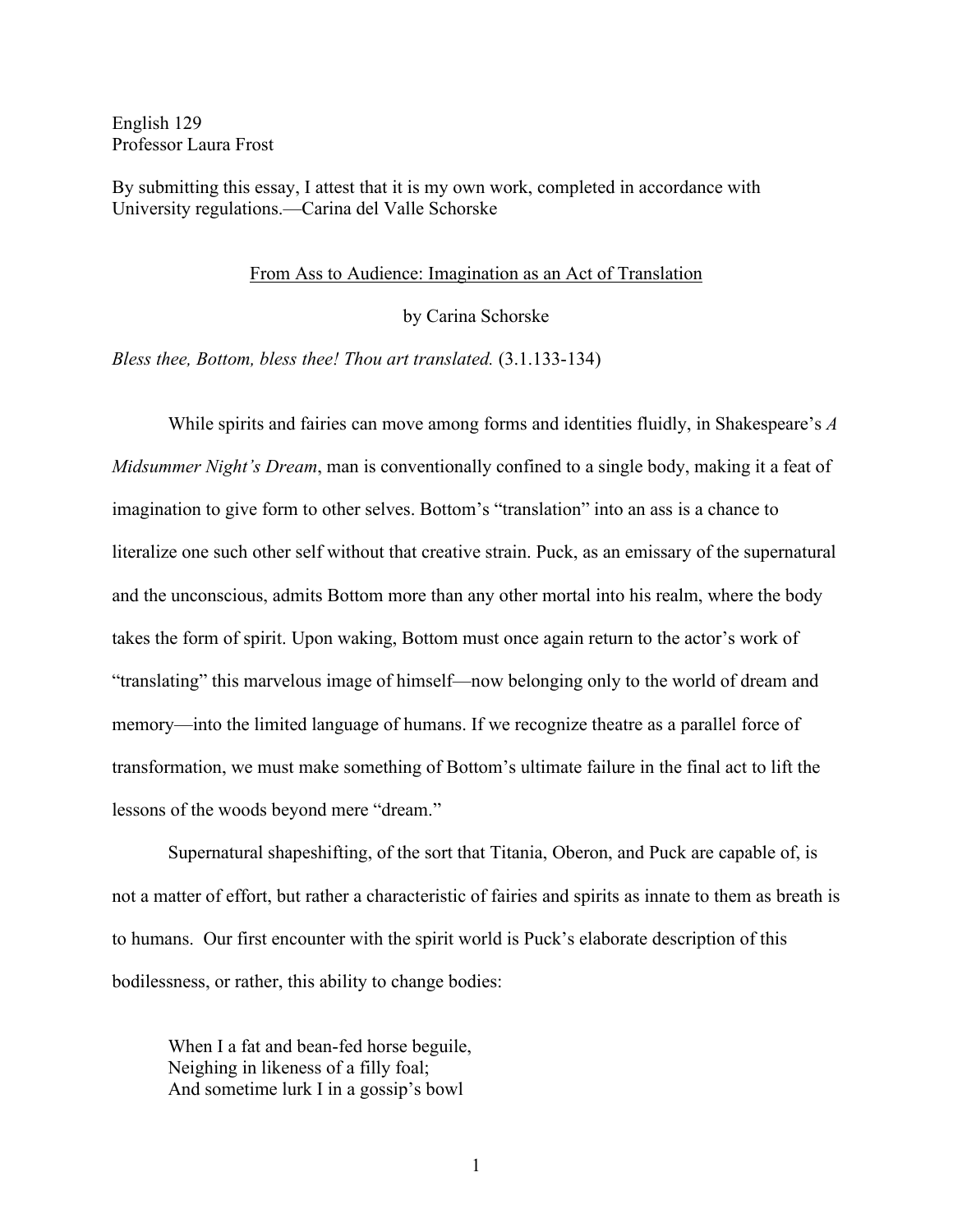In very likeness of a roasted crab, And when she drinks, against her lips I bob And on her withered dewlap pour the ale. The wisest aunt, telling the saddest tale, Sometime for three-foot stool mistaketh me: Then slip I from her bum, down topples she… (2.1.46-53)

This multiplicity of identity is his very form of self-identification; "Puck" or "Robin Goodfellow" is synonymous with foal, crab, stool, and any other entity, living or nonliving, that he might choose to inhabit. Neither do we have any reason to believe that Titania and Oberon are confined to particular bodies. Nowhere in the text are their human aspects ever mentioned except in that bewitched moment in which Titania whispers to the translated Bottom, "Sleep thou, and I will wind thee in my arms" (4.1.39). Even then Titania is decidedly "a spirit of no common rate," not a woman in the form of woman (4.1.47). Because each form is only one of many, no single mode of being dominates or defines their sense of self. Fantasy is a literal reality for the spirits and requires no great transcendent impulse. This lack of challenge (the sort of challenge that humans experience constantly in their efforts to realize other identities for themselves) enables the spirits to act in many different spheres (Indian courts, wild woods, Athenian palaces) without the confining influences of either relegation to a single body or social suppression of multiplicity.

The moment that Bottom's physical body changes, becomes that of an ass, he is granted direct access to this pool of unmoored, archetypal imagery. The process by which he gains this access is described using only one word, no matter who speaks: Bottom has been "translated" (3.1.34)(3.2.32). Most texts annotate these lines and explain that "translated" is just another word for "transformed." However, other readings seem possible in light of the play's emphasis on language (especially its confusion and complexity in the theatre of the rude mechanicals). The word "translate" really implies no fundamental change; the word suggests that in another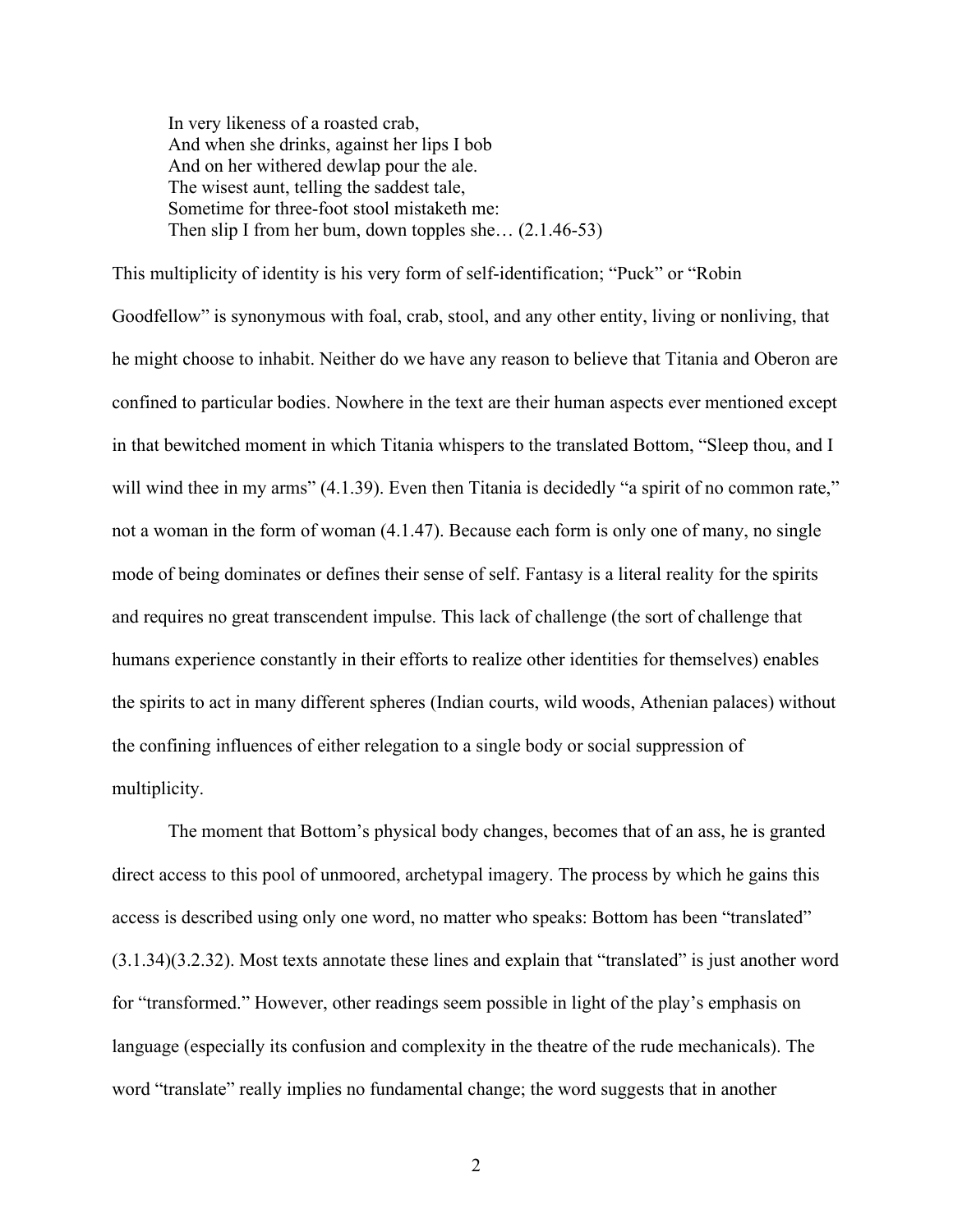language, "Bottom" means "ass." This translation provides Bottom with another language to describe and understand himself, a language usually encrypted beyond human comprehension. Puck acknowledges the fact that Bottom's translation is a direct replica of his own experience as a spirit when he says, "And forth my mimic comes" (3.2.19). Bottom's episode as an ass is a brief mimicry of Puck's constant shifting from "horse [to] hound [to] hog [to] bear [to] fire" (3.1.140). How is Bottom asinine in his human form as well, and why does Puck choose to reveal this form to Bottom, "the shallowest thickskin of that barren sort" (3.2.13)?

The "sort" that Puck refers to here is Bottom's troupe of "hempen homespuns," or more significantly, actors (3.1.72). Despite their amateurish fumbling, this motley crew is making some attempt at transfiguring the self. They have shed their daytime identities as manual laborers in favor of "the palace wood, a mile without the town, by moonlight" (2.1.91). They have momentarily shunned society in favor of exploring different, darker realms. Playacting is the closest these men can get, imprisoned by poverty and class, to Puck's profound creative freedom, and this kinship does not go unrecognized by the spirit world. Indeed, the word "shadow" refers to both "spirit" and "actor" in this play, drawing a distinct connection between the most and least powerful groups on stage (xlvii).

And yet, Puck need not draw attention to their roughness for any audience to realize their inadequacy as actors. While they clearly find the *idea* of imagination seductive enough to pursue, they never fully grasp the nature of that idea, and their theatre suffers for it. They insist upon a sharp divide between "play" and "reality" and are constantly concerned that one will be mistaken for the other. Hence, they feel a comical need to explain those theatrical devices that are "acted," that are not literal replications of reality. They must explain away all powerful elements— Pyramus' violent death, the unabashed animalism of the lion—in a prologue that strips theatre of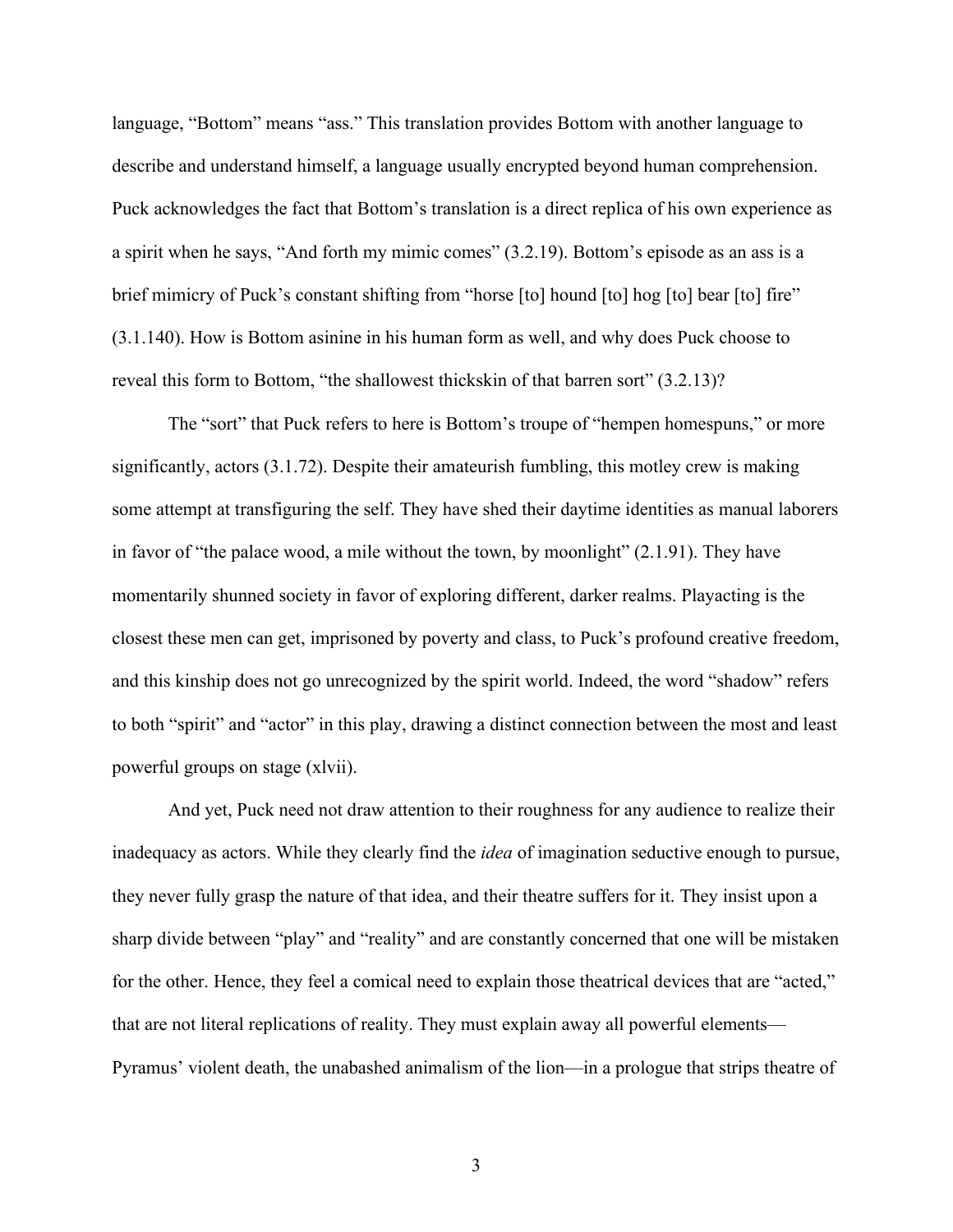its magic and the actors of their adopted identities: "tell them that I Pyramus am not Pyramus, but Bottom the weaver. This will put them out of fear," and later, "'If you think I come hither as a lion, it were pity of my life. No! I am no such thing. I am a man as other men are.' And there, indeed, let him name his name and tell them plainly that he is Snug the joiner" (3.1.20)(3.2.39- 43). They do not allow the audience to make any imaginative leaps, to suspend the oppression of reality long enough to forget "man as other men are" and commune with man *not* as other men are, but as something larger and more extraordinary. The rude mechanicals too often emphasize "role" at the expense of "self."

Bottom, as the inventor of the prologue and the destroyer of theatrical magic, is indeed asinine. Too mulish to relinquish his identity as Bottom the Weaver and not brave enough to risk disturbing courtly complacency with passionate performance, he is a beast of burden for perpetuating Theseus' dogma of "cool reason" (5.1.6). Puck apprehends both this failure (recall "the shallowest thickskin of that barren sort") and the opportunity inherent in the attempt (3.2.13). In translating these psychologically asinine qualities into physical ones, Puck turns Bottom inside out, or brings the Bottom to the top. Puck allows the failed actor full access to his own unconscious and in this way tries to elicit the self-awareness necessary to powerful drama. He even exposes the rest of the rude mechanicals to Bottom in his translated state so that they too might glean some lesson from this image. Bottom takes Puck's implied question and turns it right back around to his fellow actors: "What do you see? You see an ass head of your own, do you?" (3.1.111-112).

Lines like that one, apparently out of character for Bottom, suggest a great depth of understanding buried beneath layers of folly and bravado. He is, after all, the speaker of that famous aphorism "reason and love keep little company together nowadays" (3.1.137-138). As an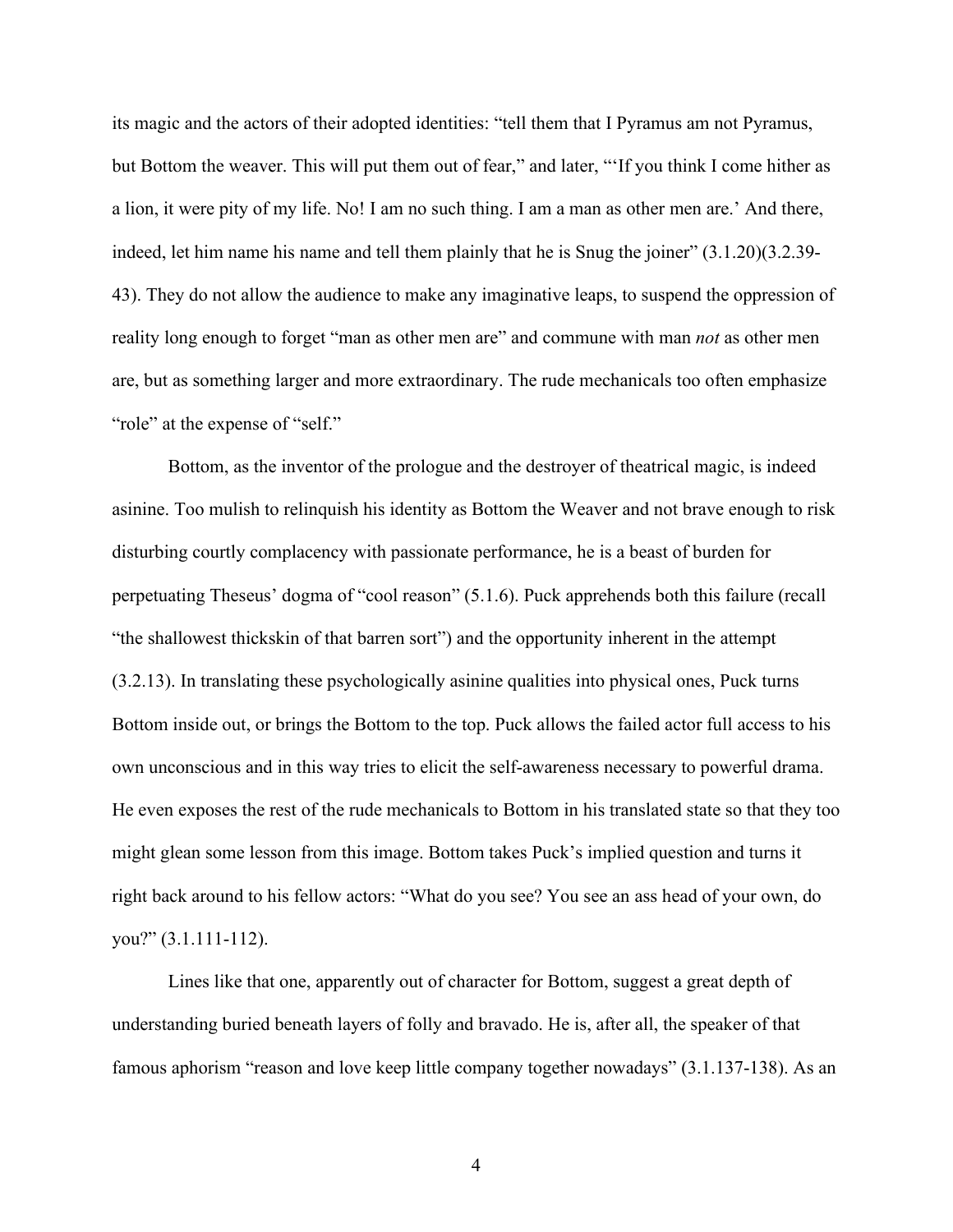ass, he has far more universal insight into the nature of things than he ever had as a man. Does Bottom carry this wisdom through to the other side of his "dream"? Left alone on the stage after the lovers have wandered back to the world of laws and marriage in a stupor, Bottom delivers a recognition speech that promises the audience a final "ballet of this dream," an artistic translation of the inexplicable strangeness of man's flipside (4.1.213). Incapable of articulating his alternate identity without the aid of art, he makes the subtle observation—lost on the courtly Athenians that "man is but an ass if he go about to expound this dream" using his "wit" (4.1.204-205). Reason has little explanatory power in the dream world: despite Theseus' long-winded condemnation of fantasy, he can provide no rational interpretation of what occurred in the woods.

Bottom, conversely, seems to understand the "revelatory possibilities of the unconscious" and seeks to realize those possibilities in waking life (xlii). His instinct to use theatre as the translating tool between the unconscious and conscious mind, between the woods and the civilized world, between one idea of self and another, is both courageous and profound. Why, then, does theatre fail so miserably in the final act to open the doors of perception?

Bottom's ballet (his garbled word for "ballad") falls on deaf ears, and not only because his rendition of *Pyramus and Thisby* regresses to the unimaginative blather of its beginnings. All of the lovers, in their anxiety to lock away the marvels of the woods, come to the theatre not to question and explore, but to pin down their doubts and make literal whatever is not so. Just before he agrees to pass the next hour listening to poetry, Theseus raves against the poet as a purveyor of lies, as one who "gives to airy nothing a local habitation and a name" (5.1.16-17). It is in this entirely hostile environment that the rude mechanicals must attempt to revive imagination and inspire a dialogue between actor and audience. As inept as Bottom and his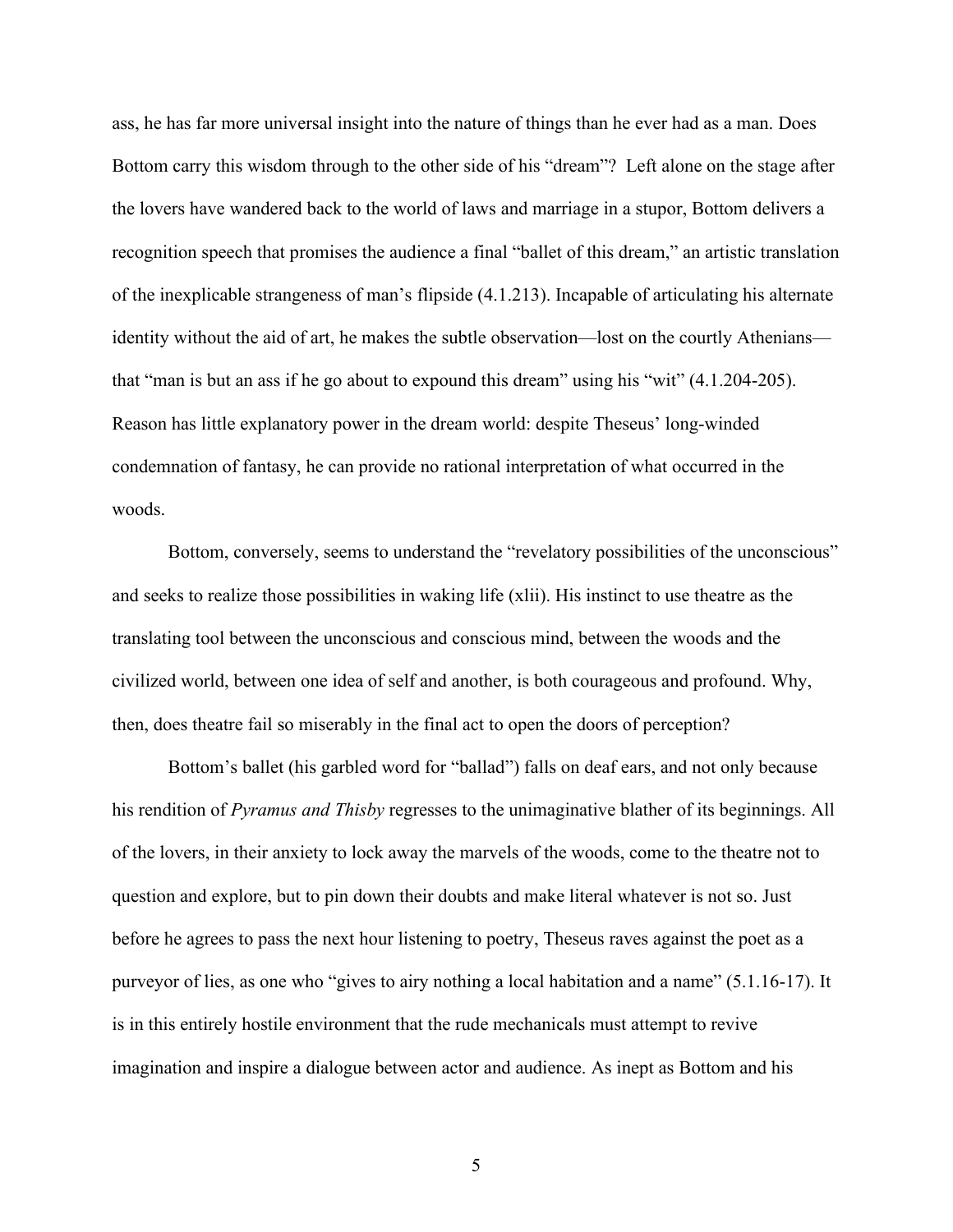friends are as actors, the courtly lovers are more inept as an audience. Convinced that even "the best [actors] are but shadows, and the worst are no worse," the lovers proceed to find all moments in the play that are not literally accurate, from the talking wall to the lantern as a symbol for the moon . They have worked themselves into such a critical frenzy by the end of the play that they quickly dismiss Bottom's epilogue—which we know to be the recapitulation of the miracle in the woods—in favor of a mindless dance. No one ever hears "Bottom's Dream": it too is lost to the civilized world, the dust that Puck is sent "to sweep…behind the door" (5.1.382).

The unimaginative actors can hardly be blamed for their failure as translators of fantasy. In a society where poets are lunatics and reason must explain away even the most complex of human experiences, any instinct beyond the codified structures of marriage and justice is a small triumph. As the "ultimate" audience, our sense of loss at not hearing Bottom's ballad indicates the imaginative investment that we have made in the play as a whole. For us, the majority of what we will remember is what took place in the woods, in that darkness between law and order. If we look at the entire play as a series of inversions and redirections—beloved becomes unloved, man becomes animal, spirit becomes body—then we cannot escape the weight of the ultimate inversion that Puck poses. When Bottom's translator breaks the wall between actor and audience to ask us to pass judgment on what we have witnessed, the real question is: having inhabited other selves for the past three hours with the aid of those other "shadows" belonging to your own world, can you translate this complicated perspective into the language of the everyday? Or must Bottom fail two audiences?